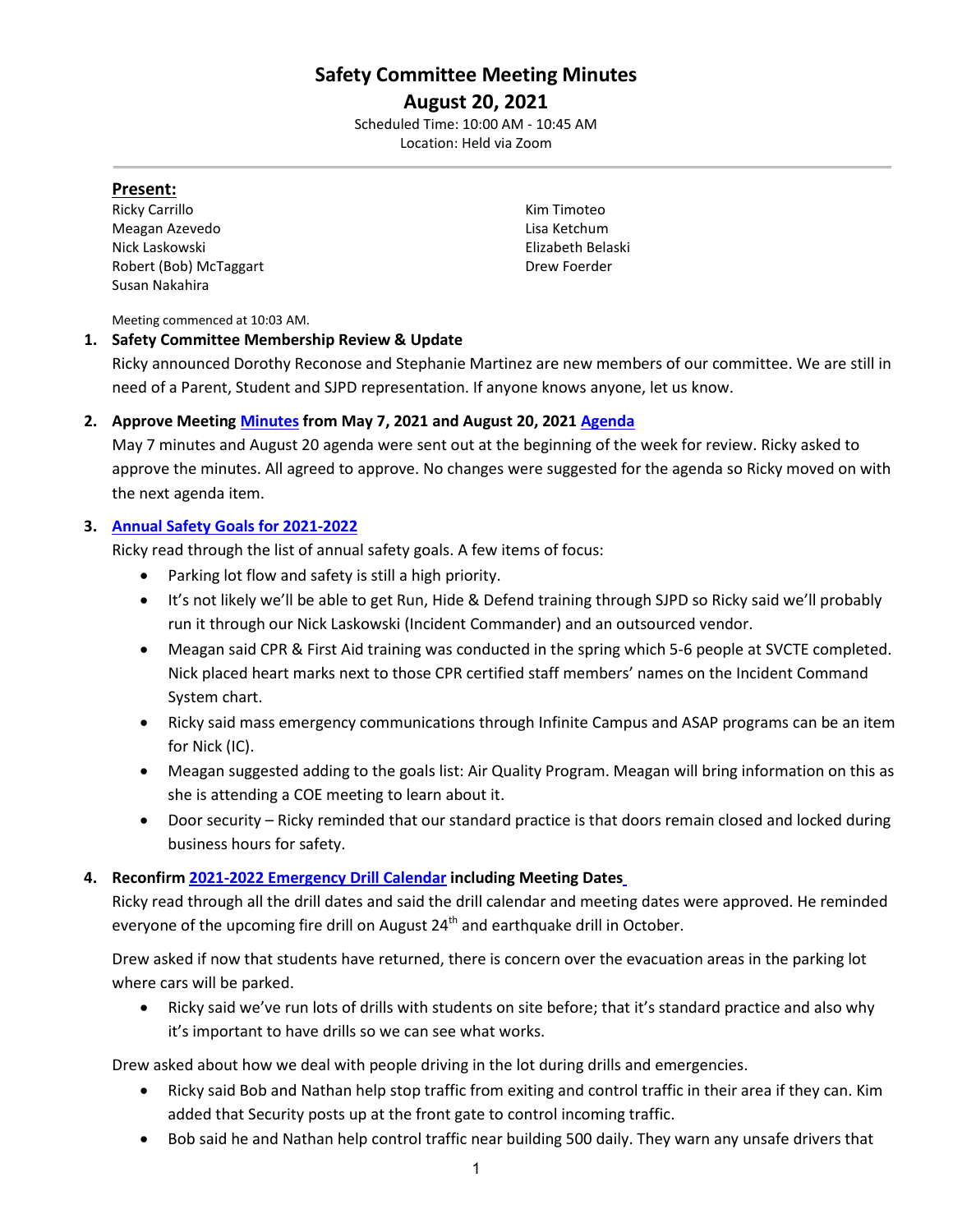they can lose their on-site driving privileges if they are caught again violating safety rules and that is usually enough to resolve the issue.

o Nick said that current daily practice has Security posted at the entrance controlling incoming traffic and keeping cars out of the bus zone. After we stabilized entering traffic to where people know what not to do, that could change. Nick asked that Drew, Ricky and Bob keep him updated on what they're seeing so he can determine the needs on where Admins will be needed.

Nick announced that SVCTE is using virtual parking passes for their student vehicles this year. He will be making sure next week that they have information on all vehicles. He offered to look into any reports of unsafe drivers caught on campus if provided vehicle information.

Ricky reminded everyone that we are required to complete th[e Annual Drill Report form](https://drive.google.com/file/d/1ryWDfoQkOyImk3NNKcNmp6kAlD84i9Nj/view?usp=sharing) per our Safety Plan.

Meagan asked who is responsible for that.

- Lisa answered that we all need to make sure it is completed. She said that Nick, Norma and Ricky signed off on it last year.
- Meagan said that the completed form should be sent to HR at the end of the year. She said Nick, Norma and Drew can complete it and Alecia should sign off on it.
	- o Lisa said that the current form was a basic template and we can change it to fit our needs if we want.

# **5. [Radio Protocol Procedures](https://drive.google.com/file/d/1JWYNhjvkHWtYQOd7TZOjAR_WbSyOqQOf/view?usp=sharing) Review**

Ricky said he would rather push this to the Emergency Incidents Team meeting for review.

# **6. Incident Report Form**

Ricky reminded everyone that all accidents and incidents should be reported within 24-hours on th[e Incident](http://metroed.life/download/incident-form/) [Report form.](http://metroed.life/download/incident-form/) He said we have not been receiving these reports and that the form can be found online.

- Kim provided the link to the form in the meeting chat: <http://metroed.life/download/incident-form/>
- Meagan asked Nick to share the form with his staff and let them know where it's located.
- Ricky said he'll complete one of these forms for an incident that occurred last night where a homeless person was found on-site and was asked to leave. Police were called and responded.

### **7. Incident Reports received for May, June & July**

Meagan reported that there was a severe ankle injury with an M&O member. This employee has already received safety training before and will continue to receive required trainings as routinely scheduled. There were also a couple of knife cuts injuries and one person had a slip and fall in Culinary. Meagan said that Ricky's crew fixed the pipe that remedied the wet floor problem.

Ricky said he just found out this morning that there was a homeless person on-site yesterday during the day and he wasn't notified. He was told that some teachers and staff members were aware of the situation and Security escorted the person off the premises. Ricky said there have been other instances where police were on-site and there was no communication about it. These types of things should be communicated just so we're aware a situation is being handled, especially when police are called.

### **8. Safety Inspections**

Meagan said it is a requirement of the IIPP (Injury & Illness Prevention Plan) that we have a monthly walk-thru of our sites which she says can be done by management at each site. She reported that SCCSIG will be doing an annual review of our IIPP on Monday. She said Lisa made sure all policies were updated.

• Meagan said management can fill out an inspection form and turn it in to HR. She'll bring a copy of the